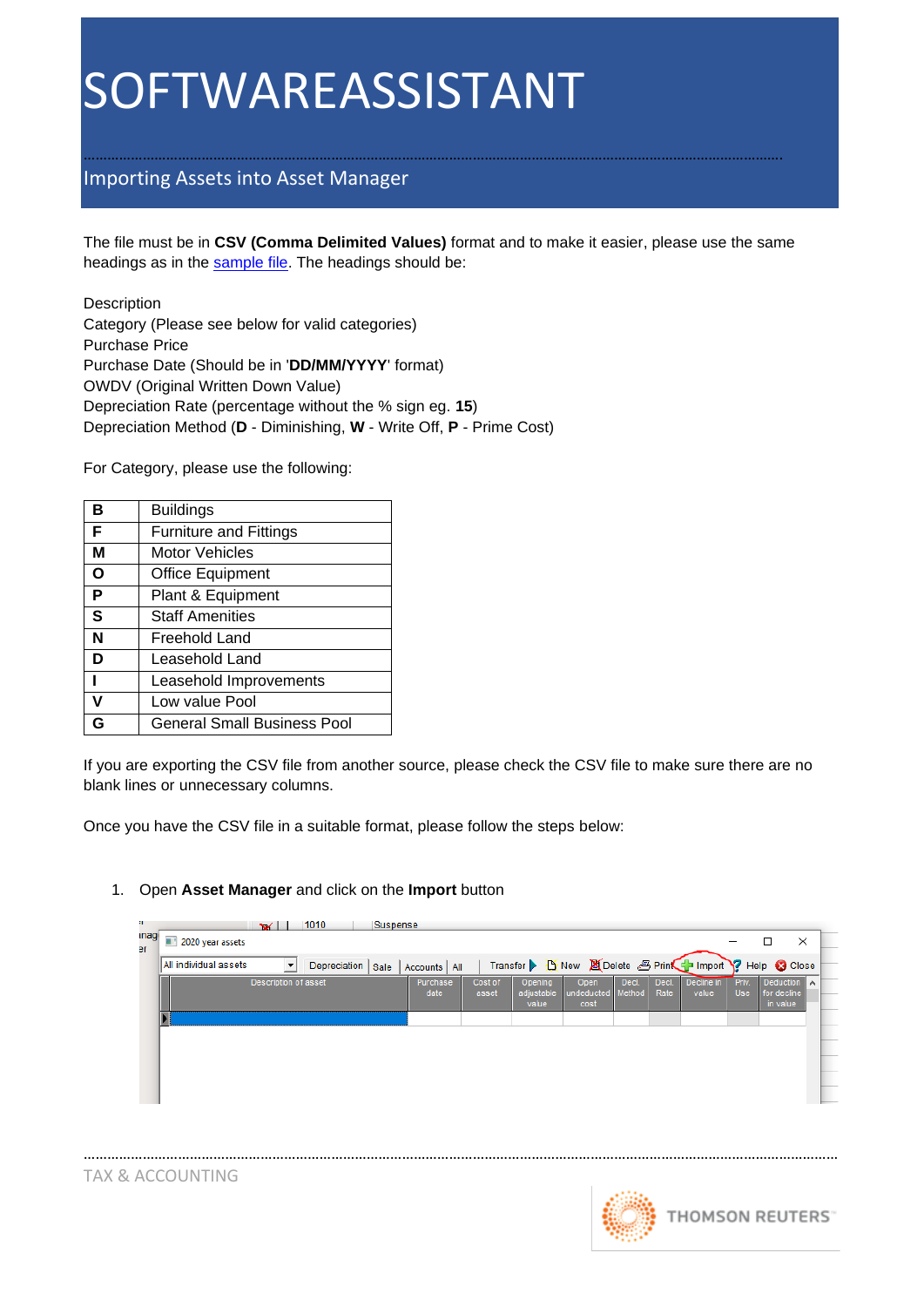# SOFTWAREASSISTANT

### Importing Assets into Asset Manager

2. Locate the CSV file and then click **Open**

|                         | $\mathbf{v}$ | 1010             | Suspense                    |         |                          |          |             |                     |
|-------------------------|--------------|------------------|-----------------------------|---------|--------------------------|----------|-------------|---------------------|
| 2020 year assets<br>a r |              |                  |                             |         |                          |          |             |                     |
| All individual ass      | Open         |                  |                             |         |                          | $\times$ | <b>rint</b> | - Import            |
|                         | Look in:     | Asset            |                             | $\vert$ | ←自診囲▼                    |          | ecl<br>₹ate | Decline in<br>value |
|                         |              | Name             | ㅅ                           |         | Date modified            | Type     |             |                     |
|                         | Quick access | Depreciation.csv |                             |         | 11/09/2020 1:11 PM       | Micro    |             |                     |
|                         |              |                  |                             |         |                          |          |             |                     |
|                         | Desktop      |                  |                             |         |                          |          |             |                     |
|                         |              |                  |                             |         |                          |          |             |                     |
|                         | Libraries    |                  |                             |         |                          |          |             |                     |
|                         |              |                  |                             |         |                          |          |             |                     |
|                         | This PC      |                  |                             |         |                          |          |             |                     |
|                         |              |                  |                             |         |                          |          |             |                     |
|                         | Network      |                  |                             |         |                          |          |             |                     |
|                         |              | $\langle$        |                             |         |                          |          |             |                     |
|                         |              | File name:       | Depreciation.csv            |         | $\overline{\phantom{a}}$ | Open     |             |                     |
|                         |              | Files of type:   | Depreciating assets (*.csv) |         | $\blacktriangledown$     | Cancel   |             |                     |

…………………………………………………………………………………………………………………………………………………………….

3. You then need to match the columns and headings up. Click on the grey boxes at the top and then select the correct column name

| Cost of<br>Decline in<br>Description of asset<br>Purchase<br>Opening<br>Decl.<br>Decl.<br>Open<br>Priv.<br>×<br>I Importing depreciation from CSV file<br>□<br><b>Purchase Price</b><br>Description Category<br><b>Description</b><br>Purchase Price Purchase Da<br>Description Category<br>epreciation Method<br>Category<br>M<br>1/07/2019<br>35000<br>Van<br>o<br>1/07/2019<br>500<br><b>Purchase Date</b><br>Printer<br><b>Purchase Price</b><br>OWDV<br><b>Depreciation Rate</b> | idividual assets | Depreciation   Sale | Accounts   All |  | Transfer |  |  | Delete 合 Print 中 Import | $\blacktriangleright$ Help |     |
|---------------------------------------------------------------------------------------------------------------------------------------------------------------------------------------------------------------------------------------------------------------------------------------------------------------------------------------------------------------------------------------------------------------------------------------------------------------------------------------|------------------|---------------------|----------------|--|----------|--|--|-------------------------|----------------------------|-----|
| <b>Depreciation Method</b>                                                                                                                                                                                                                                                                                                                                                                                                                                                            |                  |                     |                |  |          |  |  |                         |                            | 1 D |

4. Once you have finished matching up the columns, click on the **Import** button at the bottom

…………………………………………………………………………………………………………………………………………………………………………